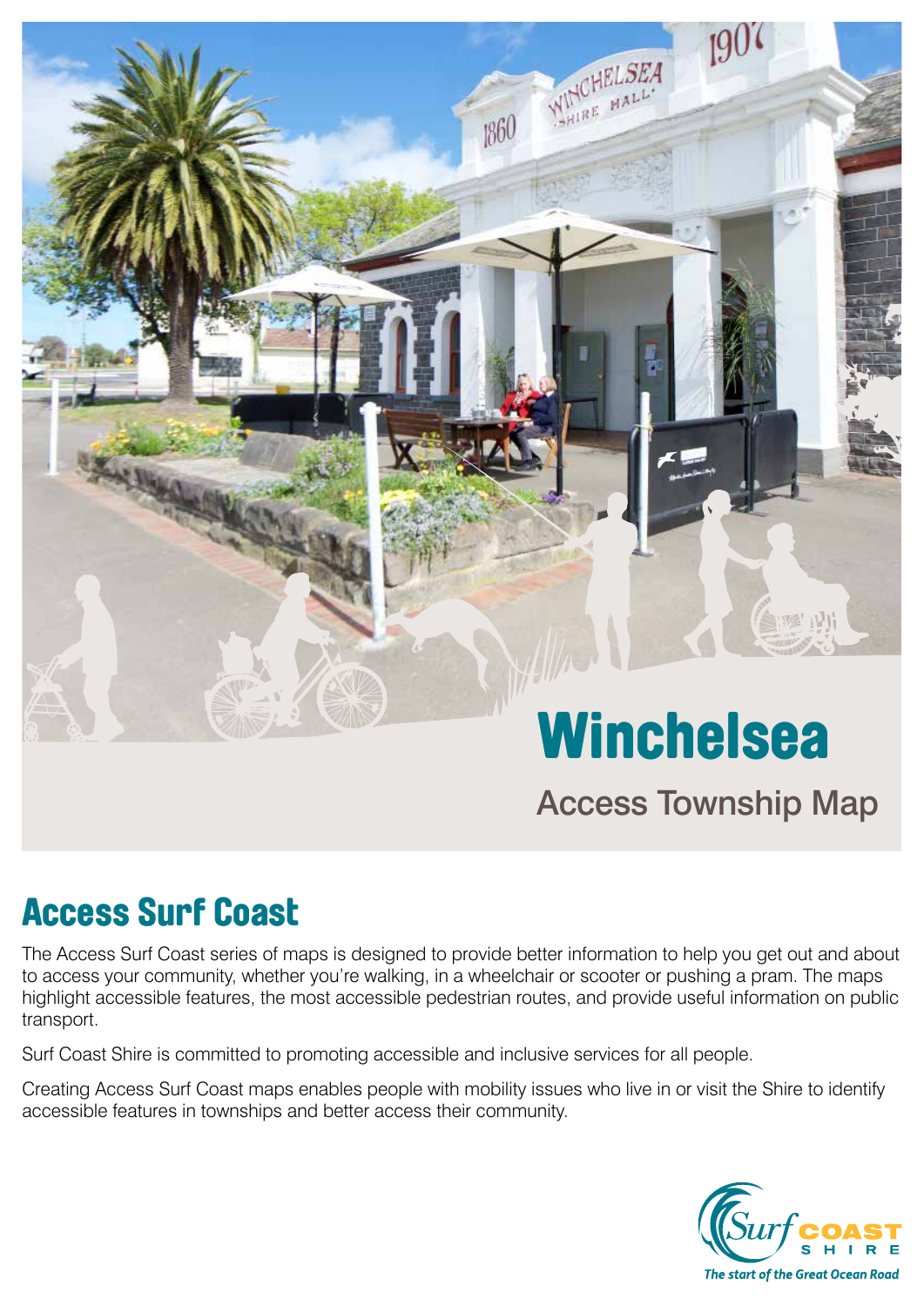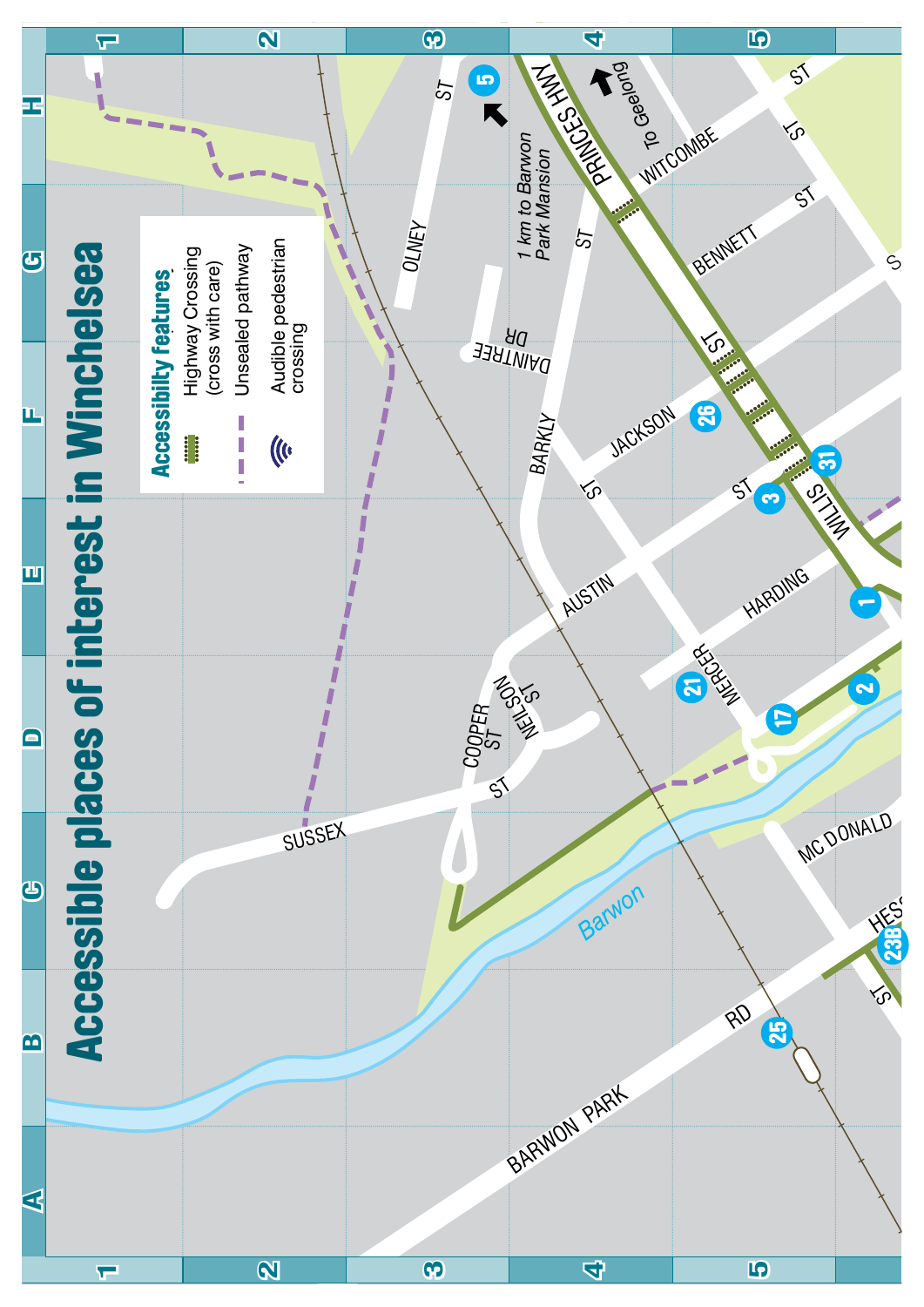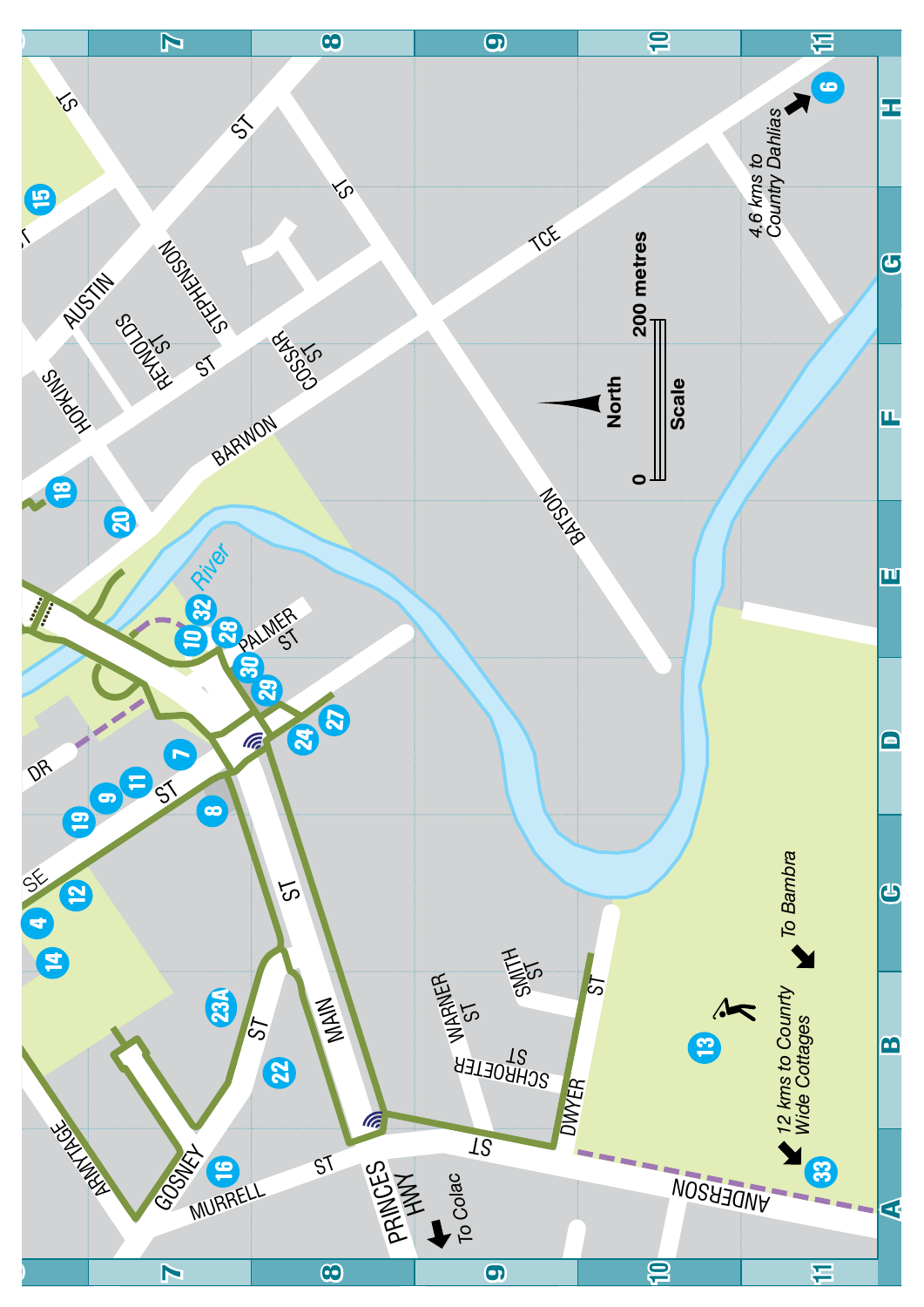## Accessible places of interest

| <b>Accessibility features</b>             |                                                                                                                               |                           |                                 |                                                                                                |                        |  |  |  |
|-------------------------------------------|-------------------------------------------------------------------------------------------------------------------------------|---------------------------|---------------------------------|------------------------------------------------------------------------------------------------|------------------------|--|--|--|
|                                           |                                                                                                                               |                           |                                 |                                                                                                |                        |  |  |  |
|                                           | <b>Access parking</b>                                                                                                         | <b>B</b> Accessible venue |                                 | C Accessible toilets                                                                           |                        |  |  |  |
| $\lfloor \mathsf{D} \rfloor$              | <b>Scooter recharge</b>                                                                                                       |                           |                                 | E Limited access: phone for details                                                            |                        |  |  |  |
| <b>TOURIST VENUES</b>                     |                                                                                                                               |                           |                                 |                                                                                                |                        |  |  |  |
| <b>Map Ref</b><br>E <sub>6</sub>          | <b>Visitor Information Centre</b><br>1A Willis Street<br>Opening limited hours. For opening hours, call<br><b>3</b> 5289 1152 | <b>AE</b>                 | 13)<br><b>B10</b><br>14)        | <b>Golf Club</b><br><b>Anderson Street</b><br><b>3267 2660</b>                                 | <b>ABD</b>             |  |  |  |
| $\mathbf{2}$<br>D <sub>6</sub>            | <b>Barwon River Reserve</b><br><b>Barwon Terrace</b>                                                                          | AC                        | C <sub>6</sub>                  | <b>Men's Shed</b><br><b>ABC</b><br>51 Hesse St<br><b>0</b> 0407 839 139                        | D                      |  |  |  |
| $\bf{3}$<br>E <sub>5</sub>                | <b>Globe Theatre</b><br><b>Willis Street</b><br>For bookings 35267 2755 or 0409 253 188                                       | $A$ $B$ $C$ $D$           | 16<br>H <sub>6</sub>            | <b>Eastern Reserve Community Centre</b><br>and Health Club<br>A B C D<br><b>Hopkins Street</b> |                        |  |  |  |
| $\overline{\mathbf{4}}$<br>C <sub>6</sub> | <b>Community Garden</b><br>51 Hesse Street<br><b>C</b> 0407 839 139                                                           | $A$ $B$                   | $\vert 16 \rangle$<br><b>A7</b> | G 5267 2336<br><b>Leisure Time Centre</b><br><b>Gosney Street</b><br>G 5267 2134               | A E                    |  |  |  |
| $5\phantom{.0}$<br>H3                     | <b>Barwon Park Historic Mansion</b><br>105 Inverleigh Road<br><b>32672209</b>                                                 | $A$ $E$                   | 17<br>D <sub>5</sub>            | <b>Swimming Pool</b><br>Barwon Terrace (Open summer only)<br>G 5267 2027                       | <b>AE</b>              |  |  |  |
| $6\phantom{1}6$<br>H <sub>11</sub>        | <b>Country Dahlias</b><br>195 Mathisons Road<br><b>32672389</b>                                                               | $A$ $B$                   | 18<br>F <sub>6</sub>            | <b>Senior Citizens Centre</b><br>$A$ $B$ $C$<br>36 Harding Street                              | D                      |  |  |  |
| $\overline{\mathbf{7}}$<br>D7             | <b>Winchelsea Tea Rooms</b><br>28 Hesse Street<br><b>3</b> 5267 2769                                                          | BCD<br>$ {\bf A} $        | 19)<br>C <sub>6</sub>           | G 5267 2159<br><b>Uniting Church</b><br>32 Hesse Street                                        | ABCD                   |  |  |  |
| $\boldsymbol{8}$<br>D7                    | <b>Hastings Ostrich Farm Tour</b><br>30 Main Street<br>For bookings <b>@</b> 0488 662 258                                     | A[E]                      | 20)<br><b>E7</b>                | <b>0419535490</b><br><b>Anglican Church</b><br>29-31 Barwon Terrace                            | ABCD                   |  |  |  |
| $\overline{\mathbf{9}}$<br>D7             | <b>Historical Society</b><br>28 Hesse Street<br><b>3267 2028</b>                                                              | ABCD                      | 21)<br>D <sub>5</sub>           | <b>0438 294 410</b><br><b>Catholic Church</b><br>Corner Harding and Mercer Street              | E                      |  |  |  |
| $\mathbf{10}$                             | <b>WWI Victoria Cross Memorial Cairn</b><br><b>River Road</b>                                                                 |                           |                                 | <b>0417319556</b>                                                                              |                        |  |  |  |
| <b>E7</b>                                 | <b>COMMUNITY FACILITIES</b>                                                                                                   | A B C                     | $\mathbf{22}$<br><b>B8</b>      | <b>Primary School</b><br>60 Main Street<br><b>3</b> 5267 2134                                  | ABCD                   |  |  |  |
| 11<br>$\overline{D7}$                     | <b>Community House</b><br>28 Hesse Street<br><b>3267 2028</b>                                                                 | ABCD                      |                                 | <b>COMMUNITY SERVICES</b>                                                                      |                        |  |  |  |
| $\mathbf{12}$<br>C <sub>6</sub>           | <b>Bowling Club</b><br>45 Hesse Street<br>• 5267 2241                                                                         | Ø                         | <b>B7</b>                       | <b>23A</b> Hospital and Health Service<br>8 Gosney Street<br><b>3</b> 5267 1200                | $\vert$ B<br>$[C]$ $D$ |  |  |  |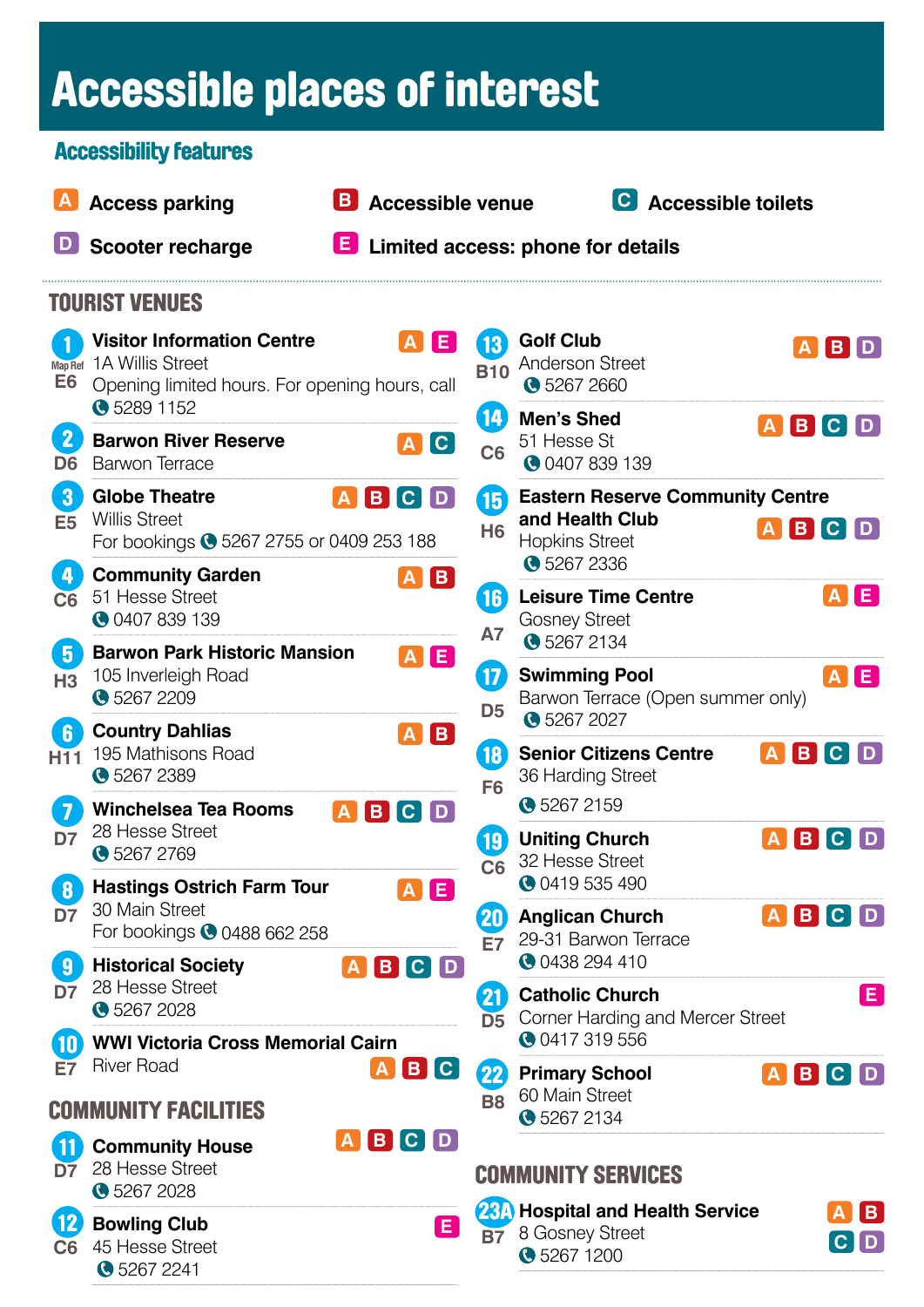# Accessible places of interest

|                                 |                              | <b>Accessibility features</b>                                                                         |                                       |                      |
|---------------------------------|------------------------------|-------------------------------------------------------------------------------------------------------|---------------------------------------|----------------------|
|                                 | $\lfloor \mathbf{A} \rfloor$ | <b>Access parking</b>                                                                                 | <b>B</b> Accessible venue             | C Accessible toilets |
|                                 |                              | <b>D</b> Scooter recharge                                                                             | E Limited access: phone for details   |                      |
| C <sub>6</sub>                  |                              | 23B Hesse Rural Health<br>53 Hesses Street<br>G 5267 1200                                             | A B<br>$[\mathsf{c} \,   \mathsf{d}]$ |                      |
| 24<br>D <sub>8</sub>            |                              | <b>Post Office and Newsagency</b><br>19 Hesse Street<br><b>3</b> 5267 2105                            | $A$ $B$                               |                      |
| 25<br><b>B5</b>                 |                              | <b>Railway Station</b><br>Barwon Park Road (Hesse Street)<br>3267 2015 or 1800 800 007                | $A$ $B$                               |                      |
| 26<br>F <sub>5</sub>            |                              | <b>Medical Centre</b><br>27 Willis Street<br><b>32671268</b>                                          | $A$ $B$ $C$ $D$                       |                      |
| $\mathbf{27}$<br>D <sub>8</sub> |                              | <b>Police</b><br>15 Hesse Street<br><b>3267 2025</b>                                                  | E                                     |                      |
| 28<br>E7                        |                              | <b>Bendigo Bank</b><br>11 Main Street<br>G 5267 3189                                                  | $A$ $B$                               |                      |
| (29)<br>D <sub>8</sub>          |                              | <b>IGA Supermarket</b><br>29 Main Street<br><b>3267 2676</b>                                          | IB.                                   |                      |
| $\bf{30}$<br>E <sub>8</sub>     |                              | <b>Pharmacy</b><br>15 Main Street<br><b>3</b> 5267 2198                                               | A B                                   |                      |
|                                 |                              | <b>ACCESSIBLE ACCOMMODATION AND HOTELS</b>                                                            |                                       |                      |
| 81<br>F <sub>6</sub>            |                              | <b>Winchelsea Hotel/Motel</b><br>Corner Princes Highway and Austin Street<br>G 5267 2067              | ABCD                                  |                      |
| 32<br>E7                        |                              | <b>Barwon River Hotel</b><br>1 River Road<br>G 5267 2046                                              | ABCD                                  |                      |
| 33<br>A11                       |                              | <b>Country Wide Cottages</b><br>1205 Winchelsea-Deans Marsh Road, Bambra<br>3288 7399 or 0419 114 786 | ABCD                                  |                      |
|                                 |                              |                                                                                                       |                                       |                      |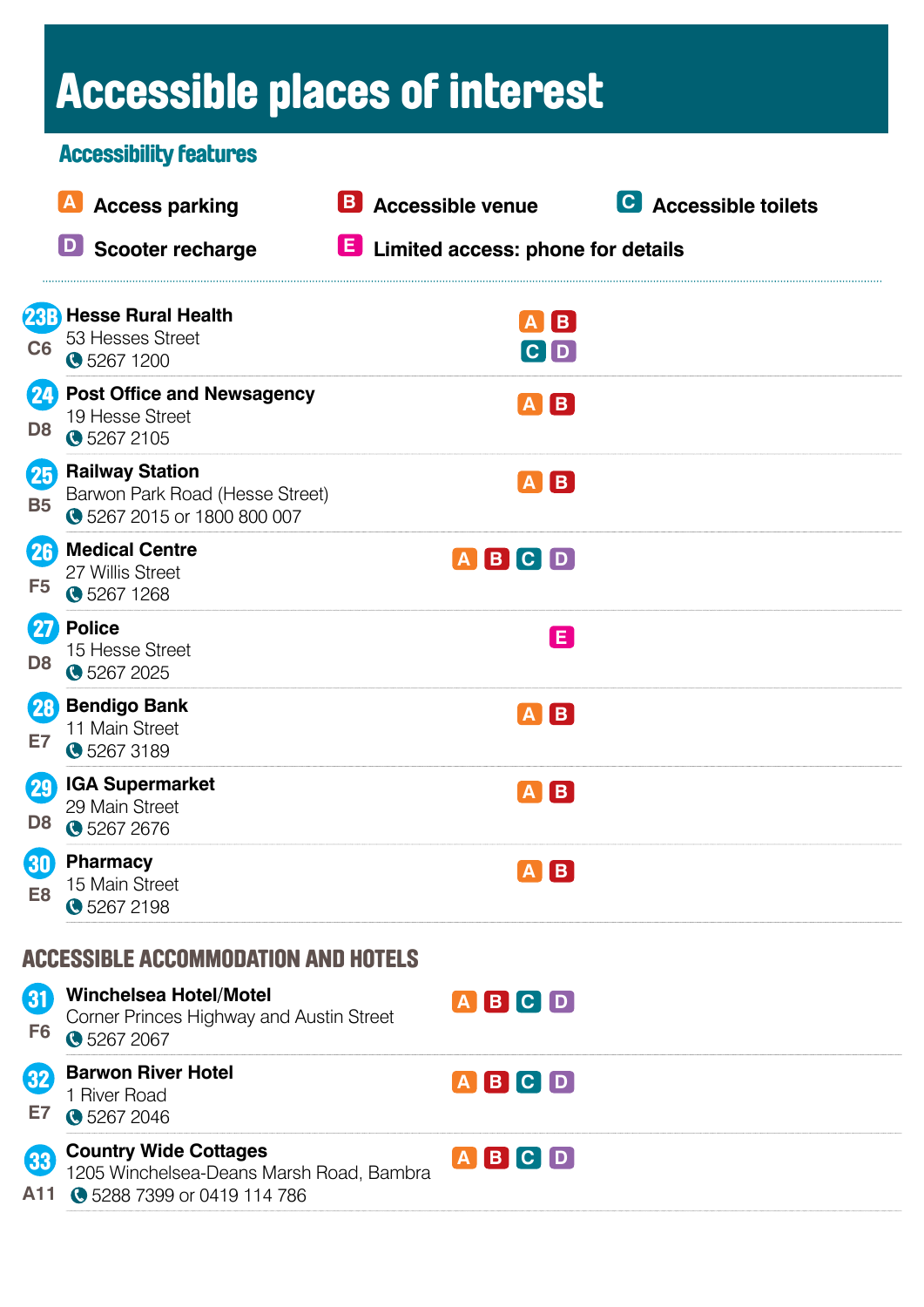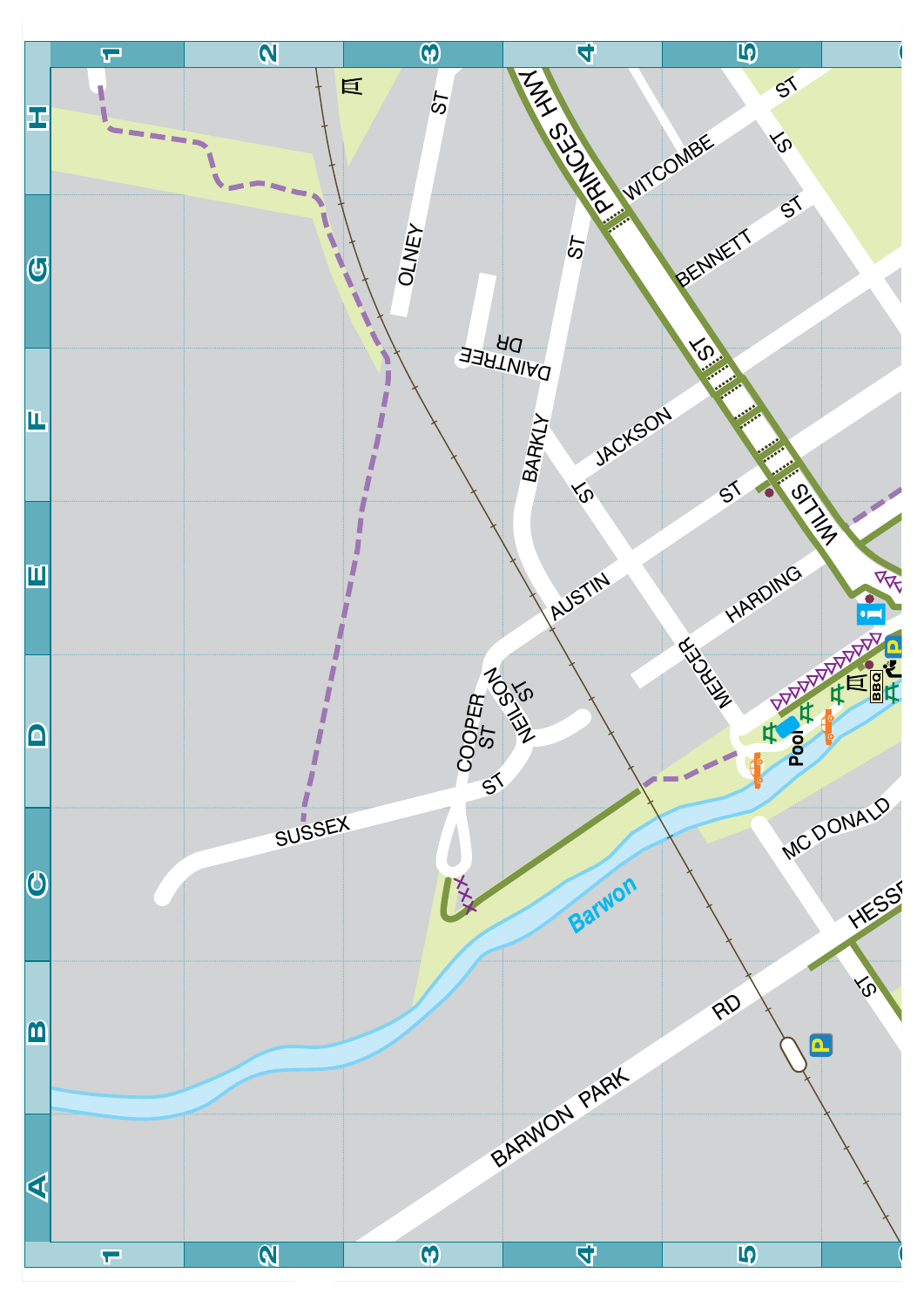